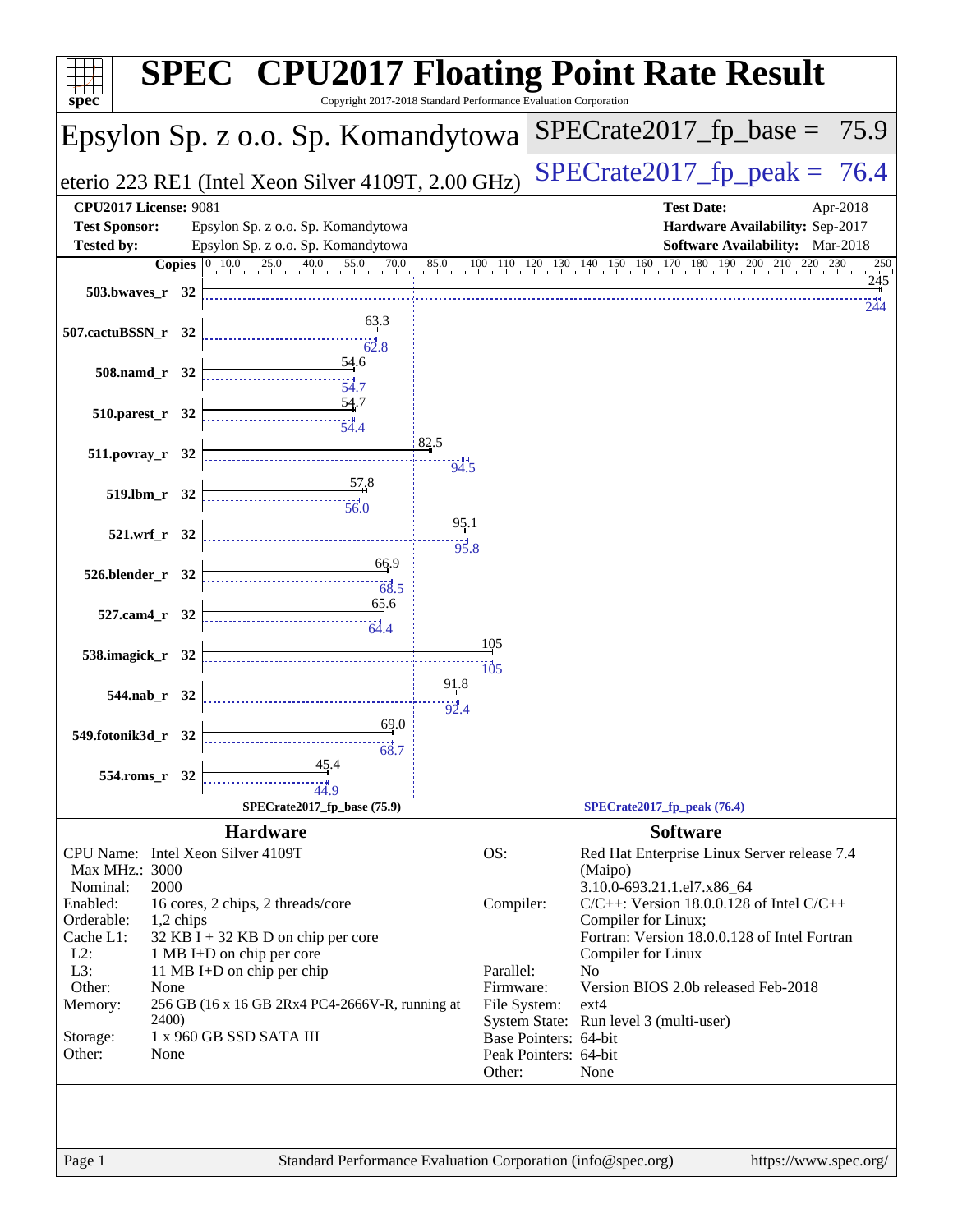

**[SPECrate2017\\_fp\\_peak =](http://www.spec.org/auto/cpu2017/Docs/result-fields.html#SPECrate2017fppeak) 76.4**

Results appear in the [order in which they were run.](http://www.spec.org/auto/cpu2017/Docs/result-fields.html#RunOrder) Bold underlined text [indicates a median measurement.](http://www.spec.org/auto/cpu2017/Docs/result-fields.html#Median)

### **[Submit Notes](http://www.spec.org/auto/cpu2017/Docs/result-fields.html#SubmitNotes)**

 The numactl mechanism was used to bind copies to processors. The config file option 'submit' was used to generate numactl commands to bind each copy to a specific processor. For details, please see the config file.

### **[Operating System Notes](http://www.spec.org/auto/cpu2017/Docs/result-fields.html#OperatingSystemNotes)**

Stack size set to unlimited using "ulimit -s unlimited"

### **[General Notes](http://www.spec.org/auto/cpu2017/Docs/result-fields.html#GeneralNotes)**

Environment variables set by runcpu before the start of the run: LD\_LIBRARY\_PATH = "/cpu2017.1.0/lib/ia32:/cpu2017.1.0/lib/intel64:/cpu2017.1.0/je5.0.1-32:/cpu2017.1.0/je5.0.1-64"

 Binaries compiled on a system with 1x Intel Core i7-4790 CPU + 32 GB RAM memory using Redhat Enterprise Linux 7.4

 Yes: The test sponsor attests, as of date of publication, that CVE-2017-5754 (Meltdown) is mitigated in the system as tested and documented. Yes: The test sponsor attests, as of date of publication, that CVE-2017-5753 (Spectre variant 1) is mitigated in the system as tested and documented. Yes: The test sponsor attests, as of date of publication, that CVE-2017-5715 (Spectre variant 2) is mitigated in the system as tested and documented.

**(Continued on next page)**

| Standard Performance Evaluation Corporation (info@spec.org)<br>Page 2<br>https://www.spec.org/ |
|------------------------------------------------------------------------------------------------|
|------------------------------------------------------------------------------------------------|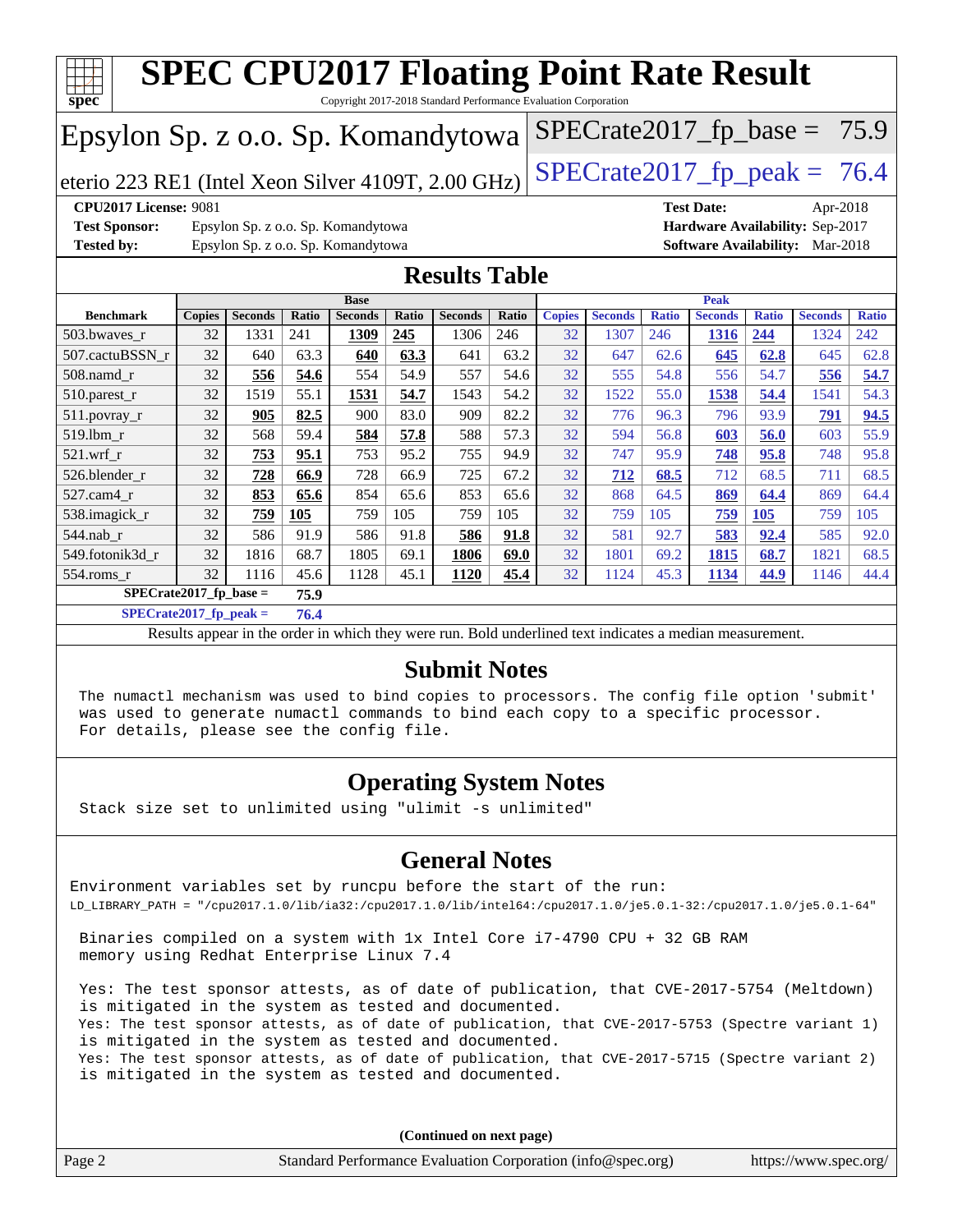

# **[SPEC CPU2017 Floating Point Rate Result](http://www.spec.org/auto/cpu2017/Docs/result-fields.html#SPECCPU2017FloatingPointRateResult)**

Copyright 2017-2018 Standard Performance Evaluation Corporation

## Epsylon Sp. z o.o. Sp. Komandytowa

eterio 223 RE1 (Intel Xeon Silver 4109T, 2.00 GHz) SPECrate  $2017$  fp peak = 76.4

 $SPECTate2017_fp\_base = 75.9$ 

**[Test Sponsor:](http://www.spec.org/auto/cpu2017/Docs/result-fields.html#TestSponsor)** Epsylon Sp. z o.o. Sp. Komandytowa **[Hardware Availability:](http://www.spec.org/auto/cpu2017/Docs/result-fields.html#HardwareAvailability)** Sep-2017 **[Tested by:](http://www.spec.org/auto/cpu2017/Docs/result-fields.html#Testedby)** Epsylon Sp. z o.o. Sp. Komandytowa **[Software Availability:](http://www.spec.org/auto/cpu2017/Docs/result-fields.html#SoftwareAvailability)** Mar-2018

**[CPU2017 License:](http://www.spec.org/auto/cpu2017/Docs/result-fields.html#CPU2017License)** 9081 **[Test Date:](http://www.spec.org/auto/cpu2017/Docs/result-fields.html#TestDate)** Apr-2018

### **[General Notes \(Continued\)](http://www.spec.org/auto/cpu2017/Docs/result-fields.html#GeneralNotes)**

 Transparent Huge Pages enabled by default Prior to runcpu invocation Filesystem page cache synced and cleared with: sync; echo 3> /proc/sys/vm/drop\_caches runcpu command invoked through numactl i.e.: numactl --interleave=all runcpu <etc>

### **[Platform Notes](http://www.spec.org/auto/cpu2017/Docs/result-fields.html#PlatformNotes)**

 BIOS Settings: Power Technology = Custom Turbo Mode = Enable Enhanced Halt State (C1E) = Disable CPU C6 report = Disabled Package C State = No limit Software Controlled T-States = Disable Hyper-Threading (All) = Enable Enforce POR = Disable Memory Frequency = Auto Patrol Scrub = Disabled IMC Interleaving = Auto SNC = Disabled Sysinfo program /cpu2017.1.0/bin/sysinfo Rev: r5797 of 2017-06-14 96c45e4568ad54c135fd618bcc091c0f running on SUT Thu Apr 12 00:42:37 2018 SUT (System Under Test) info as seen by some common utilities. For more information on this section, see <https://www.spec.org/cpu2017/Docs/config.html#sysinfo> From /proc/cpuinfo model name : Intel(R) Xeon(R) Silver 4109T CPU @ 2.00GHz 2 "physical id"s (chips) 32 "processors" cores, siblings (Caution: counting these is hw and system dependent. The following excerpts from /proc/cpuinfo might not be reliable. Use with caution.) cpu cores : 8 siblings : 16 physical 0: cores 0 1 2 3 4 5 6 7 physical 1: cores 0 1 2 3 4 5 6 7 From lscpu: Architecture: x86\_64 CPU op-mode(s): 32-bit, 64-bit

**(Continued on next page)**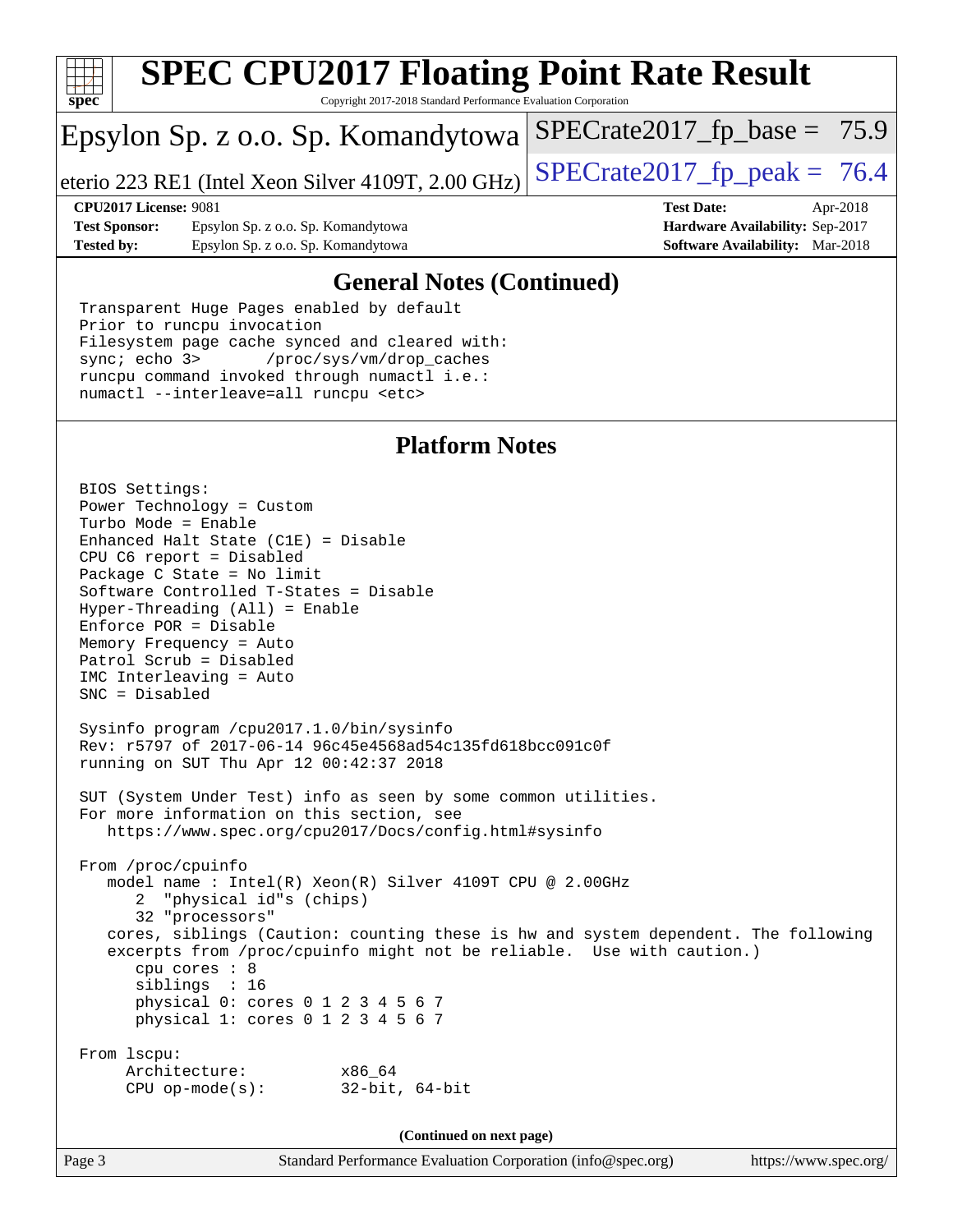

# **[SPEC CPU2017 Floating Point Rate Result](http://www.spec.org/auto/cpu2017/Docs/result-fields.html#SPECCPU2017FloatingPointRateResult)**

Copyright 2017-2018 Standard Performance Evaluation Corporation

## Epsylon Sp. z o.o. Sp. Komandytowa

eterio 223 RE1 (Intel Xeon Silver 4109T, 2.00 GHz) SPECrate  $2017$  fp\_peak = 76.4

 $SPECrate2017_fp\_base = 75.9$ 

### **[CPU2017 License:](http://www.spec.org/auto/cpu2017/Docs/result-fields.html#CPU2017License)** 9081 **[Test Date:](http://www.spec.org/auto/cpu2017/Docs/result-fields.html#TestDate)** Apr-2018

**[Test Sponsor:](http://www.spec.org/auto/cpu2017/Docs/result-fields.html#TestSponsor)** Epsylon Sp. z o.o. Sp. Komandytowa **[Hardware Availability:](http://www.spec.org/auto/cpu2017/Docs/result-fields.html#HardwareAvailability)** Sep-2017 **[Tested by:](http://www.spec.org/auto/cpu2017/Docs/result-fields.html#Testedby)** Epsylon Sp. z o.o. Sp. Komandytowa **[Software Availability:](http://www.spec.org/auto/cpu2017/Docs/result-fields.html#SoftwareAvailability)** Mar-2018

### **[Platform Notes \(Continued\)](http://www.spec.org/auto/cpu2017/Docs/result-fields.html#PlatformNotes)**

| Page 4 |                                            | Standard Performance Evaluation Corporation (info@spec.org)                          | https://www.spec.org/ |
|--------|--------------------------------------------|--------------------------------------------------------------------------------------|-----------------------|
|        |                                            | (Continued on next page)                                                             |                       |
|        |                                            |                                                                                      |                       |
|        | node distances:                            |                                                                                      |                       |
|        | node 1 free: 127995 MB                     |                                                                                      |                       |
|        | node 1 size: 131072 MB                     |                                                                                      |                       |
|        |                                            | node 1 cpus: 8 9 10 11 12 13 14 15 24 25 26 27 28 29 30 31                           |                       |
|        | node 0 free: 126304 MB                     |                                                                                      |                       |
|        | node 0 size: 129709 MB                     |                                                                                      |                       |
|        |                                            | node 0 cpus: 0 1 2 3 4 5 6 7 16 17 18 19 20 21 22 23                                 |                       |
|        | $available: 2 nodes (0-1)$                 |                                                                                      |                       |
|        | physical chip.                             |                                                                                      |                       |
|        |                                            | From numactl --hardware WARNING: a numactl 'node' might or might not correspond to a |                       |
|        |                                            |                                                                                      |                       |
|        | cache size : $11264$ KB                    |                                                                                      |                       |
|        | /proc/cpuinfo cache data                   |                                                                                      |                       |
|        |                                            | cqm_llc cqm_occup_llc cqm_mbm_total cqm_mbm_local dtherm ida arat pln pts            |                       |
|        |                                            | rdseed adx smap clflushopt clwb avx512cd avx512bw avx512vl xsaveopt xsavec xgetbvl   |                       |
|        |                                            | tsc_adjust bmil hle avx2 smep bmi2 erms invpcid rtm cqm mpx rdt_a avx512f avx512dq   |                       |
|        |                                            | intel_pt spec_ctrl ibpb_support tpr_shadow vnmi flexpriority ept vpid fsgsbase       |                       |
|        |                                            | xsave avx f16c rdrand lahf_lm abm 3dnowprefetch epb cat_13 cdp_13 invpcid_single     |                       |
|        |                                            | cx16 xtpr pdcm pcid dca sse4_1 sse4_2 x2apic movbe popcnt tsc_deadline_timer aes     |                       |
|        |                                            | aperfmperf eagerfpu pni pclmulqdq dtes64 monitor ds_cpl vmx smx est tm2 ssse3 fma    |                       |
|        |                                            | lm constant_tsc art arch_perfmon pebs bts rep_good nopl xtopology nonstop_tsc        |                       |
|        |                                            | pat pse36 clflush dts acpi mmx fxsr sse sse2 ss ht tm pbe syscall nx pdpelgb rdtscp  |                       |
|        | Flags:                                     | fpu vme de pse tsc msr pae mce cx8 apic sep mtrr pge mca cmov                        |                       |
|        | NUMA nodel CPU(s):                         | $8 - 15, 24 - 31$                                                                    |                       |
|        | NUMA node0 CPU(s):                         | $0 - 7$ , 16-23                                                                      |                       |
|        | L3 cache:                                  | 11264K                                                                               |                       |
|        | $L2$ cache:                                | 1024K                                                                                |                       |
|        | Lli cache:                                 | 32K                                                                                  |                       |
|        | L1d cache:                                 | 32K                                                                                  |                       |
|        | Virtualization:                            | $VT - x$                                                                             |                       |
|        | BogoMIPS:                                  | 4000.00                                                                              |                       |
|        | CPU min MHz:                               | 800.0000                                                                             |                       |
|        | $CPU$ max $MHz$ :                          | 2001.0000                                                                            |                       |
|        | CPU MHz:                                   | 2001.000                                                                             |                       |
|        | Stepping:                                  | 4                                                                                    |                       |
|        | Model name:                                | $Intel(R) Xeon(R) Silver 4109T CPU @ 2.00GHz$                                        |                       |
|        | Model:                                     | 85                                                                                   |                       |
|        | CPU family:                                | 6                                                                                    |                       |
|        | Vendor ID:                                 | GenuineIntel                                                                         |                       |
|        | NUMA $node(s)$ :                           | 2                                                                                    |                       |
|        | Socket(s):                                 | $\overline{a}$                                                                       |                       |
|        | Thread(s) per core:<br>Core(s) per socket: | 8                                                                                    |                       |
|        | On-line $CPU(s)$ list:                     | $0 - 31$<br>2                                                                        |                       |
|        | CPU(s):                                    | 32                                                                                   |                       |
|        | Byte Order:                                | Little Endian                                                                        |                       |
|        |                                            |                                                                                      |                       |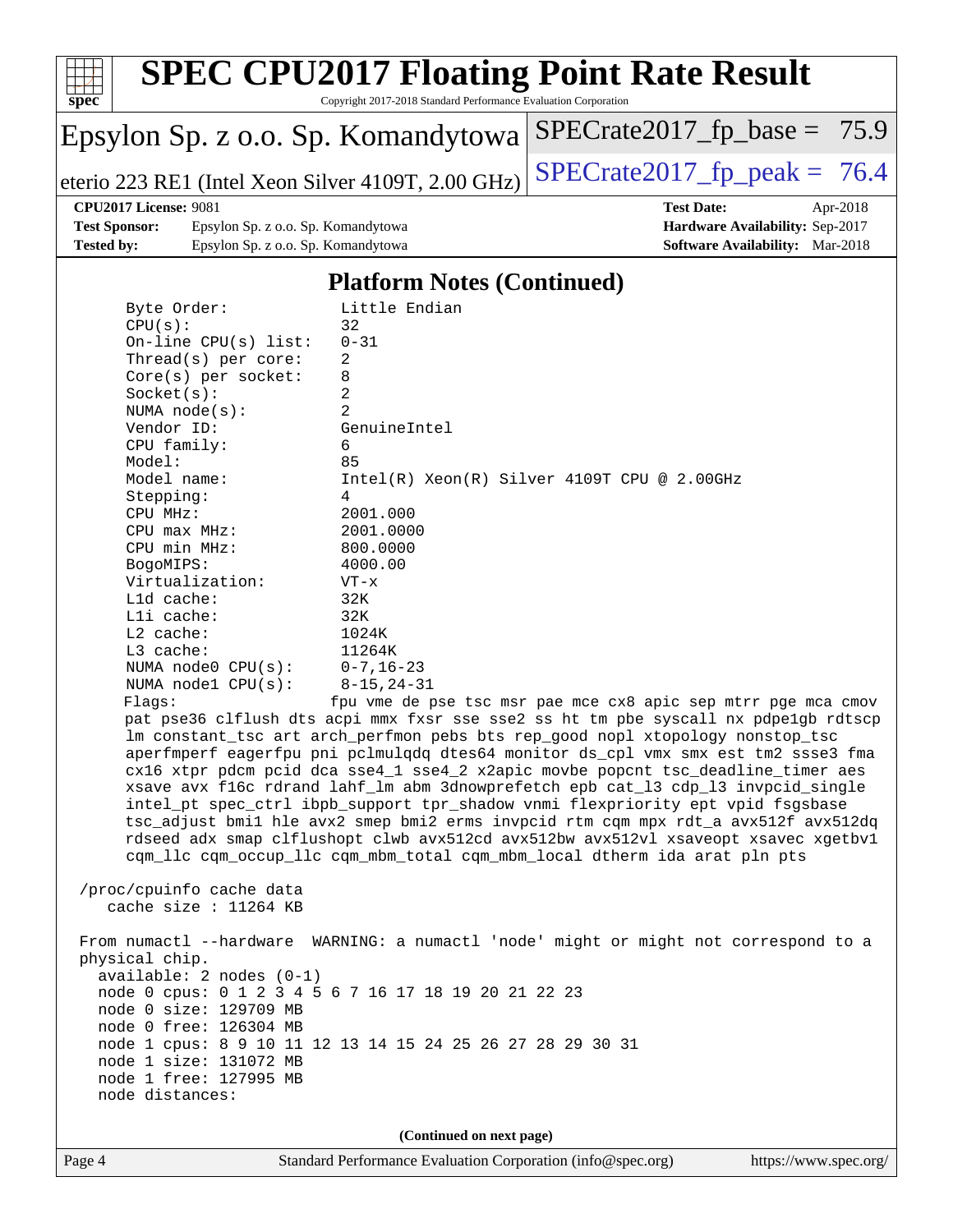| <b>SPEC CPU2017 Floating Point Rate Result</b><br>spec<br>Copyright 2017-2018 Standard Performance Evaluation Corporation                                     |                                                                                                                                                                                                                                                                                                                                                                             |                                                                                                     |  |  |  |  |  |
|---------------------------------------------------------------------------------------------------------------------------------------------------------------|-----------------------------------------------------------------------------------------------------------------------------------------------------------------------------------------------------------------------------------------------------------------------------------------------------------------------------------------------------------------------------|-----------------------------------------------------------------------------------------------------|--|--|--|--|--|
|                                                                                                                                                               | Epsylon Sp. z o.o. Sp. Komandytowa                                                                                                                                                                                                                                                                                                                                          | $SPECrate2017_fp\_base = 75.9$                                                                      |  |  |  |  |  |
|                                                                                                                                                               | eterio 223 RE1 (Intel Xeon Silver 4109T, 2.00 GHz)                                                                                                                                                                                                                                                                                                                          | $SPECrate2017_fp\_peak = 76.4$                                                                      |  |  |  |  |  |
| <b>CPU2017 License: 9081</b><br><b>Test Sponsor:</b><br><b>Tested by:</b>                                                                                     | Epsylon Sp. z o.o. Sp. Komandytowa<br>Epsylon Sp. z o.o. Sp. Komandytowa                                                                                                                                                                                                                                                                                                    | <b>Test Date:</b><br>Apr-2018<br>Hardware Availability: Sep-2017<br>Software Availability: Mar-2018 |  |  |  |  |  |
|                                                                                                                                                               | <b>Platform Notes (Continued)</b>                                                                                                                                                                                                                                                                                                                                           |                                                                                                     |  |  |  |  |  |
| node<br>0<br>0:<br>10<br>1:<br>21<br>From /proc/meminfo<br>MemTotal:<br>Hugepagesize:<br>os-release:<br>ID="rhel"                                             | 1<br>21<br>10<br>262573448 kB<br>HugePages_Total:<br>0<br>2048 kB<br>From /etc/*release* /etc/*version*<br>NAME="Red Hat Enterprise Linux Server"<br>VERSION="7.4 (Maipo)"<br>ID_LIKE="fedora"<br>VARIANT="Server"<br>VARIANT_ID="server"<br>VERSION_ID="7.4"                                                                                                               |                                                                                                     |  |  |  |  |  |
| uname $-a$ :                                                                                                                                                  | PRETTY_NAME="Red Hat Enterprise Linux"<br>redhat-release: Red Hat Enterprise Linux Server release 7.4 (Maipo)<br>system-release: Red Hat Enterprise Linux Server release 7.4 (Maipo)<br>system-release-cpe: cpe:/o:redhat:enterprise_linux:7.4:ga:server<br>x86_64 GNU/Linux                                                                                                | Linux SUT 3.10.0-693.21.1.el7.x86_64 #1 SMP Fri Feb 23 18:54:16 UTC 2018 x86_64 x86_64              |  |  |  |  |  |
| run-level 3 Apr 11 13:08<br>SPEC is set to: /cpu2017.1.0<br>Type Size Used Avail Use% Mounted on<br>Filesystem<br>ext4 825G<br>/dev/sda1<br>84G<br>700G 11% / |                                                                                                                                                                                                                                                                                                                                                                             |                                                                                                     |  |  |  |  |  |
| Memory:                                                                                                                                                       | this section. The 'dmidecode' program reads system data which is "intended to allow<br>hardware to be accurately determined", but the intent may not be met, as there are<br>frequent changes to hardware, firmware, and the "DMTF SMBIOS" standard.<br>BIOS American Megatrends Inc. 2.0b 02/28/2018<br>16x Samsung M393A2G40EB2-CTD 16 GB 2 rank 2666, configured at 2400 | Additional information from dmidecode follows. WARNING: Use caution when you interpret              |  |  |  |  |  |
|                                                                                                                                                               | (End of data from sysinfo program)                                                                                                                                                                                                                                                                                                                                          |                                                                                                     |  |  |  |  |  |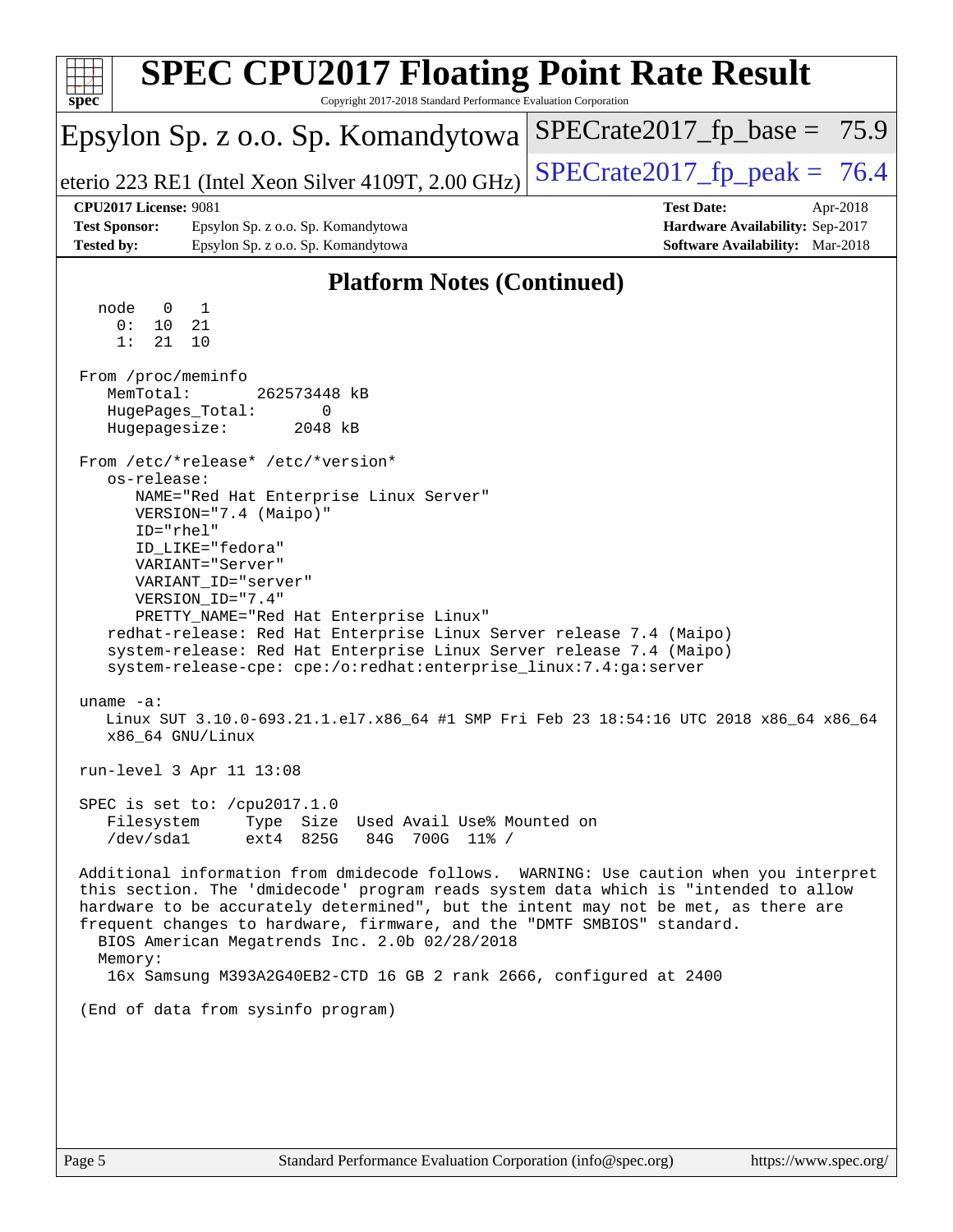| $spec^*$                 |                                                      | <b>SPEC CPU2017 Floating Point Rate Result</b>                                                                                                                                                |  | Copyright 2017-2018 Standard Performance Evaluation Corporation |  |  |  |                        |                                                                    |          |
|--------------------------|------------------------------------------------------|-----------------------------------------------------------------------------------------------------------------------------------------------------------------------------------------------|--|-----------------------------------------------------------------|--|--|--|------------------------|--------------------------------------------------------------------|----------|
|                          |                                                      | Epsylon Sp. z o.o. Sp. Komandytowa                                                                                                                                                            |  |                                                                 |  |  |  |                        | $SPECrate2017_fp\_base = 75.9$                                     |          |
|                          |                                                      | eterio 223 RE1 (Intel Xeon Silver 4109T, 2.00 GHz)                                                                                                                                            |  |                                                                 |  |  |  |                        | $SPECrate2017_fp\_peak = 76.4$                                     |          |
| <b>Tested by:</b>        | <b>CPU2017 License: 9081</b><br><b>Test Sponsor:</b> | Epsylon Sp. z o.o. Sp. Komandytowa<br>Epsylon Sp. z o.o. Sp. Komandytowa                                                                                                                      |  |                                                                 |  |  |  | <b>Test Date:</b>      | Hardware Availability: Sep-2017<br>Software Availability: Mar-2018 | Apr-2018 |
|                          |                                                      |                                                                                                                                                                                               |  | <b>Compiler Version Notes</b>                                   |  |  |  |                        |                                                                    |          |
| CC.                      |                                                      | 519.1bm_r(base) 538.imagick_r(base, peak) 544.nab_r(base)                                                                                                                                     |  |                                                                 |  |  |  | ====================== |                                                                    |          |
|                          |                                                      | icc (ICC) 18.0.0 20170811<br>Copyright (C) 1985-2017 Intel Corporation. All rights reserved.                                                                                                  |  |                                                                 |  |  |  |                        |                                                                    |          |
| CC.                      |                                                      | $519.1bm_r(peak) 544.nab_r(peak)$                                                                                                                                                             |  |                                                                 |  |  |  |                        |                                                                    |          |
|                          |                                                      | icc (ICC) 18.0.0 20170811<br>Copyright (C) 1985-2017 Intel Corporation. All rights reserved.                                                                                                  |  |                                                                 |  |  |  |                        |                                                                    |          |
|                          |                                                      | CXXC 508.namd_r(base) 510.parest_r(base)                                                                                                                                                      |  |                                                                 |  |  |  |                        |                                                                    |          |
|                          |                                                      | icpc (ICC) 18.0.0 20170811<br>Copyright (C) 1985-2017 Intel Corporation. All rights reserved.                                                                                                 |  |                                                                 |  |  |  |                        |                                                                    |          |
|                          |                                                      | CXXC 508.namd_r(peak) 510.parest_r(peak)                                                                                                                                                      |  |                                                                 |  |  |  |                        |                                                                    |          |
|                          |                                                      | icpc (ICC) 18.0.0 20170811<br>Copyright (C) 1985-2017 Intel Corporation. All rights reserved.                                                                                                 |  |                                                                 |  |  |  |                        |                                                                    |          |
|                          |                                                      | $CC$ 511.povray_r(base) 526.blender_r(base)                                                                                                                                                   |  | -----------------                                               |  |  |  |                        |                                                                    |          |
|                          |                                                      | icpc (ICC) 18.0.0 20170811<br>Copyright (C) 1985-2017 Intel Corporation. All rights reserved.<br>icc (ICC) 18.0.0 20170811                                                                    |  |                                                                 |  |  |  |                        |                                                                    |          |
|                          |                                                      | Copyright (C) 1985-2017 Intel Corporation. All rights reserved.                                                                                                                               |  |                                                                 |  |  |  |                        |                                                                    |          |
| CC.                      |                                                      | 511.povray_r(peak) 526.blender_r(peak)                                                                                                                                                        |  |                                                                 |  |  |  |                        |                                                                    |          |
|                          |                                                      | icpc (ICC) 18.0.0 20170811<br>Copyright (C) 1985-2017 Intel Corporation. All rights reserved.<br>icc (ICC) 18.0.0 20170811<br>Copyright (C) 1985-2017 Intel Corporation. All rights reserved. |  |                                                                 |  |  |  |                        |                                                                    |          |
|                          |                                                      |                                                                                                                                                                                               |  |                                                                 |  |  |  |                        |                                                                    |          |
| (Continued on next page) |                                                      |                                                                                                                                                                                               |  |                                                                 |  |  |  |                        |                                                                    |          |
| Page 6                   |                                                      |                                                                                                                                                                                               |  | Standard Performance Evaluation Corporation (info@spec.org)     |  |  |  |                        | https://www.spec.org/                                              |          |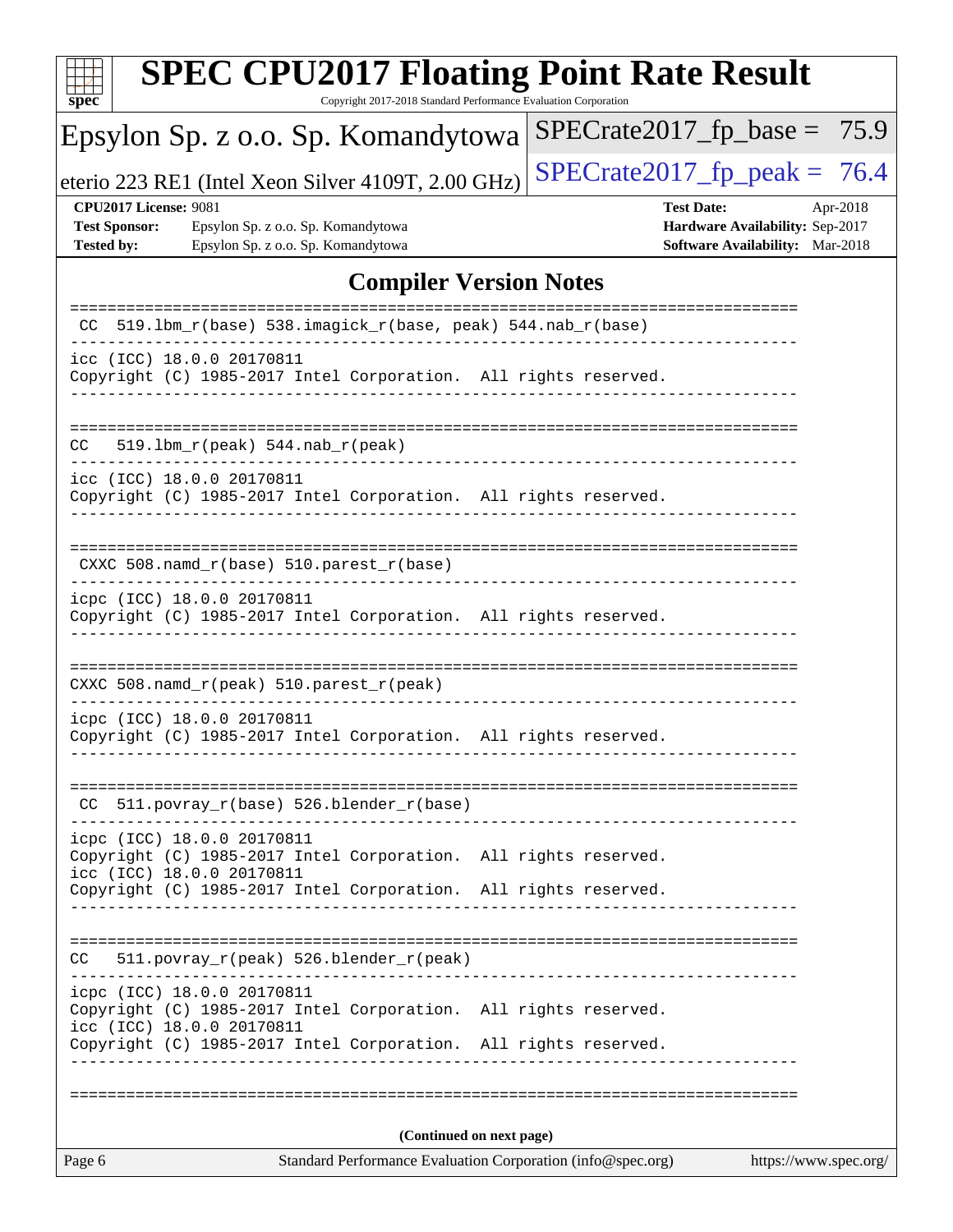| $\mathbf{Spec}^*$                                                                    |                              |                                                                          |  | <b>SPEC CPU2017 Floating Point Rate Result</b><br>Copyright 2017-2018 Standard Performance Evaluation Corporation                  |  |  |  |                   |                                                                    |          |
|--------------------------------------------------------------------------------------|------------------------------|--------------------------------------------------------------------------|--|------------------------------------------------------------------------------------------------------------------------------------|--|--|--|-------------------|--------------------------------------------------------------------|----------|
|                                                                                      |                              |                                                                          |  | Epsylon Sp. z o.o. Sp. Komandytowa                                                                                                 |  |  |  |                   | $SPECrate2017_fp\_base = 75.9$                                     |          |
| $SPECrate2017_fp\_peak = 76.4$<br>eterio 223 RE1 (Intel Xeon Silver 4109T, 2.00 GHz) |                              |                                                                          |  |                                                                                                                                    |  |  |  |                   |                                                                    |          |
| <b>Test Sponsor:</b><br><b>Tested by:</b>                                            | <b>CPU2017 License: 9081</b> | Epsylon Sp. z o.o. Sp. Komandytowa<br>Epsylon Sp. z o.o. Sp. Komandytowa |  |                                                                                                                                    |  |  |  | <b>Test Date:</b> | Hardware Availability: Sep-2017<br>Software Availability: Mar-2018 | Apr-2018 |
|                                                                                      |                              |                                                                          |  |                                                                                                                                    |  |  |  |                   |                                                                    |          |
| <b>Compiler Version Notes (Continued)</b><br>507.cactuBSSN_r(base)<br>FC.            |                              |                                                                          |  |                                                                                                                                    |  |  |  |                   |                                                                    |          |
|                                                                                      |                              | icpc (ICC) 18.0.0 20170811<br>icc (ICC) 18.0.0 20170811                  |  | Copyright (C) 1985-2017 Intel Corporation. All rights reserved.                                                                    |  |  |  |                   |                                                                    |          |
|                                                                                      |                              | ifort (IFORT) 18.0.0 20170811                                            |  | Copyright (C) 1985-2017 Intel Corporation. All rights reserved.<br>Copyright (C) 1985-2017 Intel Corporation. All rights reserved. |  |  |  |                   |                                                                    |          |
|                                                                                      |                              |                                                                          |  |                                                                                                                                    |  |  |  |                   |                                                                    |          |
| FC.                                                                                  |                              | 507.cactuBSSN_r(peak)                                                    |  |                                                                                                                                    |  |  |  |                   |                                                                    |          |
|                                                                                      |                              | icpc (ICC) 18.0.0 20170811<br>icc (ICC) 18.0.0 20170811                  |  | Copyright (C) 1985-2017 Intel Corporation. All rights reserved.                                                                    |  |  |  |                   |                                                                    |          |
|                                                                                      |                              | ifort (IFORT) 18.0.0 20170811                                            |  | Copyright (C) 1985-2017 Intel Corporation. All rights reserved.<br>Copyright (C) 1985-2017 Intel Corporation. All rights reserved. |  |  |  |                   |                                                                    |          |
|                                                                                      |                              |                                                                          |  |                                                                                                                                    |  |  |  |                   |                                                                    |          |
| FC.                                                                                  |                              |                                                                          |  | 503.bwaves_r(base, peak) 549.fotonik3d_r(base, peak) 554.roms_r(base)                                                              |  |  |  |                   |                                                                    |          |
|                                                                                      |                              | ifort (IFORT) 18.0.0 20170811                                            |  | Copyright (C) 1985-2017 Intel Corporation. All rights reserved.                                                                    |  |  |  |                   |                                                                    |          |
| FC.                                                                                  | $554.rows_r (peak)$          |                                                                          |  |                                                                                                                                    |  |  |  |                   |                                                                    |          |
|                                                                                      |                              | ifort (IFORT) 18.0.0 20170811                                            |  | Copyright (C) 1985-2017 Intel Corporation. All rights reserved.                                                                    |  |  |  |                   |                                                                    |          |
|                                                                                      |                              | $CC$ 521.wrf_r(base) 527.cam4_r(base)                                    |  |                                                                                                                                    |  |  |  |                   |                                                                    |          |
|                                                                                      |                              | ifort (IFORT) 18.0.0 20170811<br>icc (ICC) 18.0.0 20170811               |  | Copyright (C) 1985-2017 Intel Corporation. All rights reserved.<br>Copyright (C) 1985-2017 Intel Corporation. All rights reserved. |  |  |  |                   |                                                                    |          |
|                                                                                      |                              | $CC = 521.wrf_r(peak) 527.cam4_r(peak)$                                  |  |                                                                                                                                    |  |  |  |                   |                                                                    |          |
| (Continued on next page)                                                             |                              |                                                                          |  |                                                                                                                                    |  |  |  |                   |                                                                    |          |
| Page 7                                                                               |                              |                                                                          |  | Standard Performance Evaluation Corporation (info@spec.org)                                                                        |  |  |  |                   | https://www.spec.org/                                              |          |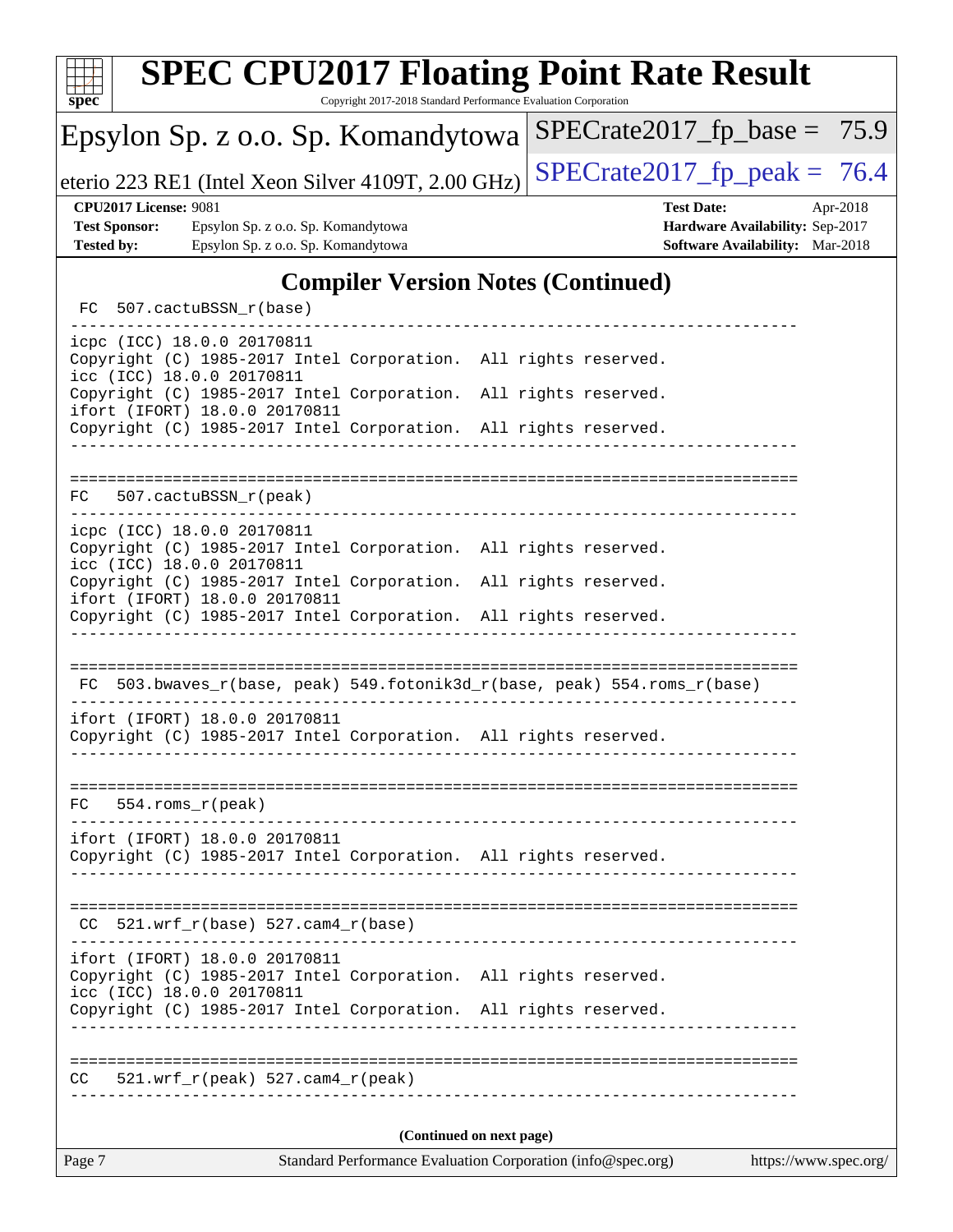

## **[SPEC CPU2017 Floating Point Rate Result](http://www.spec.org/auto/cpu2017/Docs/result-fields.html#SPECCPU2017FloatingPointRateResult)**

Copyright 2017-2018 Standard Performance Evaluation Corporation

## Epsylon Sp. z o.o. Sp. Komandytowa

eterio 223 RE1 (Intel Xeon Silver 4109T, 2.00 GHz)  $\left|$  SPECrate 2017 fp peak = 76.4

 $SPECrate2017_fp\_base = 75.9$ 

**[Test Sponsor:](http://www.spec.org/auto/cpu2017/Docs/result-fields.html#TestSponsor)** Epsylon Sp. z o.o. Sp. Komandytowa **[Hardware Availability:](http://www.spec.org/auto/cpu2017/Docs/result-fields.html#HardwareAvailability)** Sep-2017 **[Tested by:](http://www.spec.org/auto/cpu2017/Docs/result-fields.html#Testedby)** Epsylon Sp. z o.o. Sp. Komandytowa **[Software Availability:](http://www.spec.org/auto/cpu2017/Docs/result-fields.html#SoftwareAvailability)** Mar-2018

**[CPU2017 License:](http://www.spec.org/auto/cpu2017/Docs/result-fields.html#CPU2017License)** 9081 **[Test Date:](http://www.spec.org/auto/cpu2017/Docs/result-fields.html#TestDate)** Apr-2018

### **[Compiler Version Notes \(Continued\)](http://www.spec.org/auto/cpu2017/Docs/result-fields.html#CompilerVersionNotes)**

ifort (IFORT) 18.0.0 20170811 Copyright (C) 1985-2017 Intel Corporation. All rights reserved. icc (ICC) 18.0.0 20170811 Copyright (C) 1985-2017 Intel Corporation. All rights reserved. ------------------------------------------------------------------------------

## **[Base Compiler Invocation](http://www.spec.org/auto/cpu2017/Docs/result-fields.html#BaseCompilerInvocation)**

[C benchmarks](http://www.spec.org/auto/cpu2017/Docs/result-fields.html#Cbenchmarks):  $i$ cc

[C++ benchmarks:](http://www.spec.org/auto/cpu2017/Docs/result-fields.html#CXXbenchmarks) [icpc](http://www.spec.org/cpu2017/results/res2018q2/cpu2017-20180416-04919.flags.html#user_CXXbase_intel_icpc_18.0_c510b6838c7f56d33e37e94d029a35b4a7bccf4766a728ee175e80a419847e808290a9b78be685c44ab727ea267ec2f070ec5dc83b407c0218cded6866a35d07)

[Fortran benchmarks](http://www.spec.org/auto/cpu2017/Docs/result-fields.html#Fortranbenchmarks): [ifort](http://www.spec.org/cpu2017/results/res2018q2/cpu2017-20180416-04919.flags.html#user_FCbase_intel_ifort_18.0_8111460550e3ca792625aed983ce982f94888b8b503583aa7ba2b8303487b4d8a21a13e7191a45c5fd58ff318f48f9492884d4413fa793fd88dd292cad7027ca)

[Benchmarks using both Fortran and C](http://www.spec.org/auto/cpu2017/Docs/result-fields.html#BenchmarksusingbothFortranandC): [ifort](http://www.spec.org/cpu2017/results/res2018q2/cpu2017-20180416-04919.flags.html#user_CC_FCbase_intel_ifort_18.0_8111460550e3ca792625aed983ce982f94888b8b503583aa7ba2b8303487b4d8a21a13e7191a45c5fd58ff318f48f9492884d4413fa793fd88dd292cad7027ca) [icc](http://www.spec.org/cpu2017/results/res2018q2/cpu2017-20180416-04919.flags.html#user_CC_FCbase_intel_icc_18.0_66fc1ee009f7361af1fbd72ca7dcefbb700085f36577c54f309893dd4ec40d12360134090235512931783d35fd58c0460139e722d5067c5574d8eaf2b3e37e92)

[Benchmarks using both C and C++](http://www.spec.org/auto/cpu2017/Docs/result-fields.html#BenchmarksusingbothCandCXX): [icpc](http://www.spec.org/cpu2017/results/res2018q2/cpu2017-20180416-04919.flags.html#user_CC_CXXbase_intel_icpc_18.0_c510b6838c7f56d33e37e94d029a35b4a7bccf4766a728ee175e80a419847e808290a9b78be685c44ab727ea267ec2f070ec5dc83b407c0218cded6866a35d07) [icc](http://www.spec.org/cpu2017/results/res2018q2/cpu2017-20180416-04919.flags.html#user_CC_CXXbase_intel_icc_18.0_66fc1ee009f7361af1fbd72ca7dcefbb700085f36577c54f309893dd4ec40d12360134090235512931783d35fd58c0460139e722d5067c5574d8eaf2b3e37e92)

[Benchmarks using Fortran, C, and C++:](http://www.spec.org/auto/cpu2017/Docs/result-fields.html#BenchmarksusingFortranCandCXX) [icpc](http://www.spec.org/cpu2017/results/res2018q2/cpu2017-20180416-04919.flags.html#user_CC_CXX_FCbase_intel_icpc_18.0_c510b6838c7f56d33e37e94d029a35b4a7bccf4766a728ee175e80a419847e808290a9b78be685c44ab727ea267ec2f070ec5dc83b407c0218cded6866a35d07) [icc](http://www.spec.org/cpu2017/results/res2018q2/cpu2017-20180416-04919.flags.html#user_CC_CXX_FCbase_intel_icc_18.0_66fc1ee009f7361af1fbd72ca7dcefbb700085f36577c54f309893dd4ec40d12360134090235512931783d35fd58c0460139e722d5067c5574d8eaf2b3e37e92) [ifort](http://www.spec.org/cpu2017/results/res2018q2/cpu2017-20180416-04919.flags.html#user_CC_CXX_FCbase_intel_ifort_18.0_8111460550e3ca792625aed983ce982f94888b8b503583aa7ba2b8303487b4d8a21a13e7191a45c5fd58ff318f48f9492884d4413fa793fd88dd292cad7027ca)

## **[Base Portability Flags](http://www.spec.org/auto/cpu2017/Docs/result-fields.html#BasePortabilityFlags)**

 503.bwaves\_r: [-DSPEC\\_LP64](http://www.spec.org/cpu2017/results/res2018q2/cpu2017-20180416-04919.flags.html#suite_basePORTABILITY503_bwaves_r_DSPEC_LP64) 507.cactuBSSN\_r: [-DSPEC\\_LP64](http://www.spec.org/cpu2017/results/res2018q2/cpu2017-20180416-04919.flags.html#suite_basePORTABILITY507_cactuBSSN_r_DSPEC_LP64) 508.namd\_r: [-DSPEC\\_LP64](http://www.spec.org/cpu2017/results/res2018q2/cpu2017-20180416-04919.flags.html#suite_basePORTABILITY508_namd_r_DSPEC_LP64) 510.parest\_r: [-DSPEC\\_LP64](http://www.spec.org/cpu2017/results/res2018q2/cpu2017-20180416-04919.flags.html#suite_basePORTABILITY510_parest_r_DSPEC_LP64) 511.povray\_r: [-DSPEC\\_LP64](http://www.spec.org/cpu2017/results/res2018q2/cpu2017-20180416-04919.flags.html#suite_basePORTABILITY511_povray_r_DSPEC_LP64) 519.lbm\_r: [-DSPEC\\_LP64](http://www.spec.org/cpu2017/results/res2018q2/cpu2017-20180416-04919.flags.html#suite_basePORTABILITY519_lbm_r_DSPEC_LP64) 521.wrf\_r: [-DSPEC\\_LP64](http://www.spec.org/cpu2017/results/res2018q2/cpu2017-20180416-04919.flags.html#suite_basePORTABILITY521_wrf_r_DSPEC_LP64) [-DSPEC\\_CASE\\_FLAG](http://www.spec.org/cpu2017/results/res2018q2/cpu2017-20180416-04919.flags.html#b521.wrf_r_baseCPORTABILITY_DSPEC_CASE_FLAG) [-convert big\\_endian](http://www.spec.org/cpu2017/results/res2018q2/cpu2017-20180416-04919.flags.html#user_baseFPORTABILITY521_wrf_r_convert_big_endian_c3194028bc08c63ac5d04de18c48ce6d347e4e562e8892b8bdbdc0214820426deb8554edfa529a3fb25a586e65a3d812c835984020483e7e73212c4d31a38223) 526.blender\_r: [-DSPEC\\_LP64](http://www.spec.org/cpu2017/results/res2018q2/cpu2017-20180416-04919.flags.html#suite_basePORTABILITY526_blender_r_DSPEC_LP64) [-DSPEC\\_LINUX](http://www.spec.org/cpu2017/results/res2018q2/cpu2017-20180416-04919.flags.html#b526.blender_r_baseCPORTABILITY_DSPEC_LINUX) [-funsigned-char](http://www.spec.org/cpu2017/results/res2018q2/cpu2017-20180416-04919.flags.html#user_baseCPORTABILITY526_blender_r_force_uchar_40c60f00ab013830e2dd6774aeded3ff59883ba5a1fc5fc14077f794d777847726e2a5858cbc7672e36e1b067e7e5c1d9a74f7176df07886a243d7cc18edfe67) 527.cam4\_r: [-DSPEC\\_LP64](http://www.spec.org/cpu2017/results/res2018q2/cpu2017-20180416-04919.flags.html#suite_basePORTABILITY527_cam4_r_DSPEC_LP64) [-DSPEC\\_CASE\\_FLAG](http://www.spec.org/cpu2017/results/res2018q2/cpu2017-20180416-04919.flags.html#b527.cam4_r_baseCPORTABILITY_DSPEC_CASE_FLAG) 538.imagick\_r: [-DSPEC\\_LP64](http://www.spec.org/cpu2017/results/res2018q2/cpu2017-20180416-04919.flags.html#suite_basePORTABILITY538_imagick_r_DSPEC_LP64) 544.nab\_r: [-DSPEC\\_LP64](http://www.spec.org/cpu2017/results/res2018q2/cpu2017-20180416-04919.flags.html#suite_basePORTABILITY544_nab_r_DSPEC_LP64) 549.fotonik3d\_r: [-DSPEC\\_LP64](http://www.spec.org/cpu2017/results/res2018q2/cpu2017-20180416-04919.flags.html#suite_basePORTABILITY549_fotonik3d_r_DSPEC_LP64) 554.roms\_r: [-DSPEC\\_LP64](http://www.spec.org/cpu2017/results/res2018q2/cpu2017-20180416-04919.flags.html#suite_basePORTABILITY554_roms_r_DSPEC_LP64)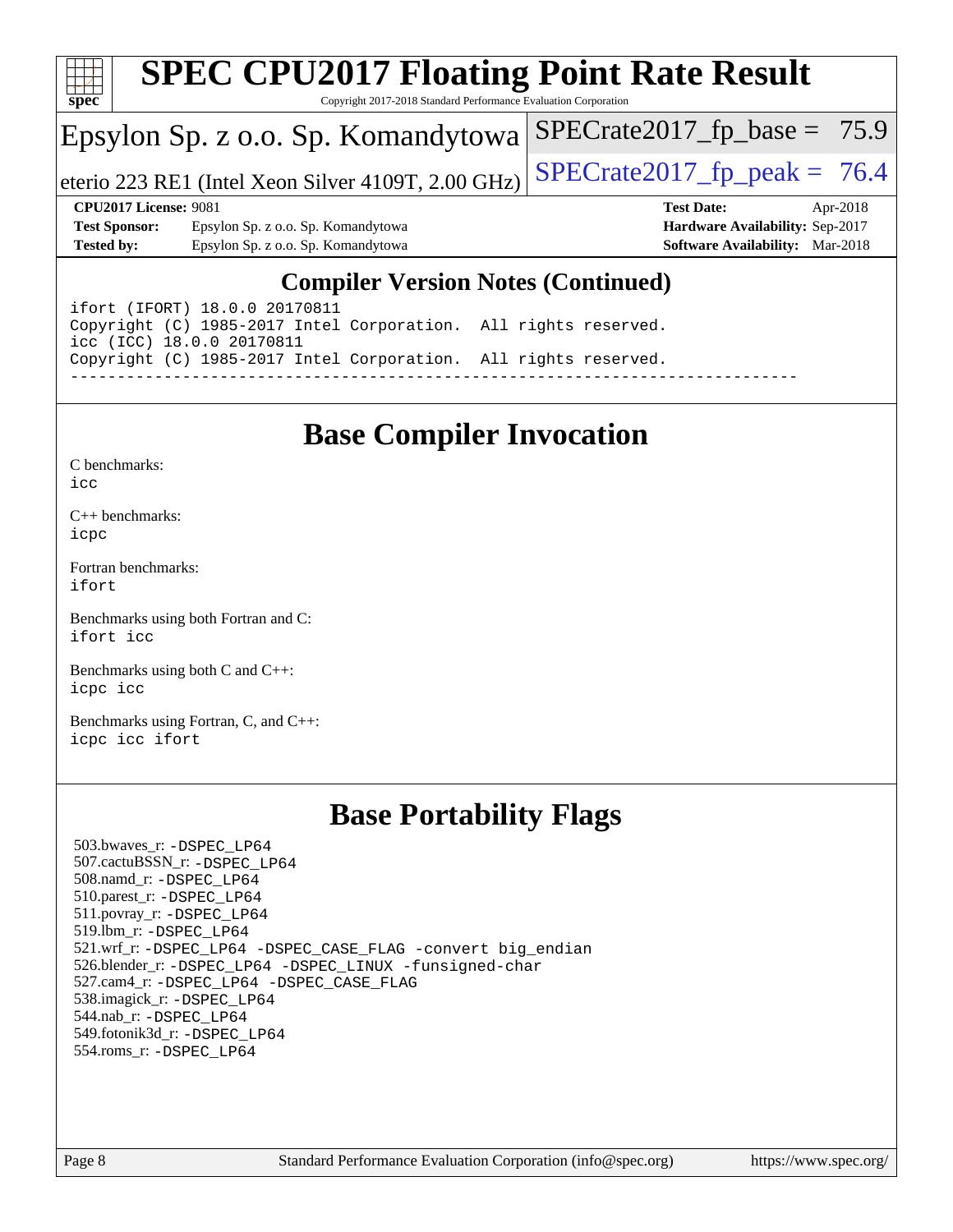| <b>SPEC CPU2017 Floating Point Rate Result</b>                                                                                                                                           |                                                                           |  |  |  |  |  |
|------------------------------------------------------------------------------------------------------------------------------------------------------------------------------------------|---------------------------------------------------------------------------|--|--|--|--|--|
| Copyright 2017-2018 Standard Performance Evaluation Corporation<br>$spec^*$                                                                                                              |                                                                           |  |  |  |  |  |
| Epsylon Sp. z o.o. Sp. Komandytowa                                                                                                                                                       | $SPECrate2017_fp\_base = 75.9$                                            |  |  |  |  |  |
| eterio 223 RE1 (Intel Xeon Silver 4109T, 2.00 GHz)                                                                                                                                       | $SPECTate2017$ _fp_peak = 76.4                                            |  |  |  |  |  |
| <b>CPU2017 License: 9081</b>                                                                                                                                                             | <b>Test Date:</b><br>Apr-2018                                             |  |  |  |  |  |
| <b>Test Sponsor:</b><br>Epsylon Sp. z o.o. Sp. Komandytowa<br><b>Tested by:</b><br>Epsylon Sp. z o.o. Sp. Komandytowa                                                                    | Hardware Availability: Sep-2017<br><b>Software Availability:</b> Mar-2018 |  |  |  |  |  |
|                                                                                                                                                                                          |                                                                           |  |  |  |  |  |
| <b>Base Optimization Flags</b>                                                                                                                                                           |                                                                           |  |  |  |  |  |
| C benchmarks:<br>-xCORE-AVX512 -ipo -03 -no-prec-div -qopt-prefetch<br>-ffinite-math-only -qopt-mem-layout-trans=3                                                                       |                                                                           |  |  |  |  |  |
| $C_{++}$ benchmarks:                                                                                                                                                                     |                                                                           |  |  |  |  |  |
| -xCORE-AVX512 -ipo -03 -no-prec-div -qopt-prefetch<br>-ffinite-math-only -gopt-mem-layout-trans=3                                                                                        |                                                                           |  |  |  |  |  |
| Fortran benchmarks:<br>-xCORE-AVX512 -ipo -03 -no-prec-div -qopt-prefetch<br>-ffinite-math-only -qopt-mem-layout-trans=3 -nostandard-realloc-lhs<br>-align array32byte                   |                                                                           |  |  |  |  |  |
| Benchmarks using both Fortran and C:<br>-xCORE-AVX512 -ipo -03 -no-prec-div -qopt-prefetch<br>-ffinite-math-only -qopt-mem-layout-trans=3 -nostandard-realloc-lhs<br>-align array32byte  |                                                                           |  |  |  |  |  |
| Benchmarks using both C and C++:<br>-xCORE-AVX512 -ipo -03 -no-prec-div -qopt-prefetch<br>-ffinite-math-only -qopt-mem-layout-trans=3                                                    |                                                                           |  |  |  |  |  |
| Benchmarks using Fortran, C, and C++:<br>-xCORE-AVX512 -ipo -03 -no-prec-div -qopt-prefetch<br>-ffinite-math-only -qopt-mem-layout-trans=3 -nostandard-realloc-lhs<br>-align array32byte |                                                                           |  |  |  |  |  |
| <b>Base Other Flags</b>                                                                                                                                                                  |                                                                           |  |  |  |  |  |
| C benchmarks:                                                                                                                                                                            |                                                                           |  |  |  |  |  |
| $-m64 - std= c11$                                                                                                                                                                        |                                                                           |  |  |  |  |  |
| $C++$ benchmarks:<br>$-m64$                                                                                                                                                              |                                                                           |  |  |  |  |  |
| Fortran benchmarks:<br>$-m64$                                                                                                                                                            |                                                                           |  |  |  |  |  |
| Benchmarks using both Fortran and C:<br>$-m64 - std= c11$                                                                                                                                |                                                                           |  |  |  |  |  |
| Benchmarks using both C and C++:<br>$-m64 - std= c11$                                                                                                                                    |                                                                           |  |  |  |  |  |
| (Continued on next page)                                                                                                                                                                 |                                                                           |  |  |  |  |  |
| Page 9<br>Standard Performance Evaluation Corporation (info@spec.org)                                                                                                                    | https://www.spec.org/                                                     |  |  |  |  |  |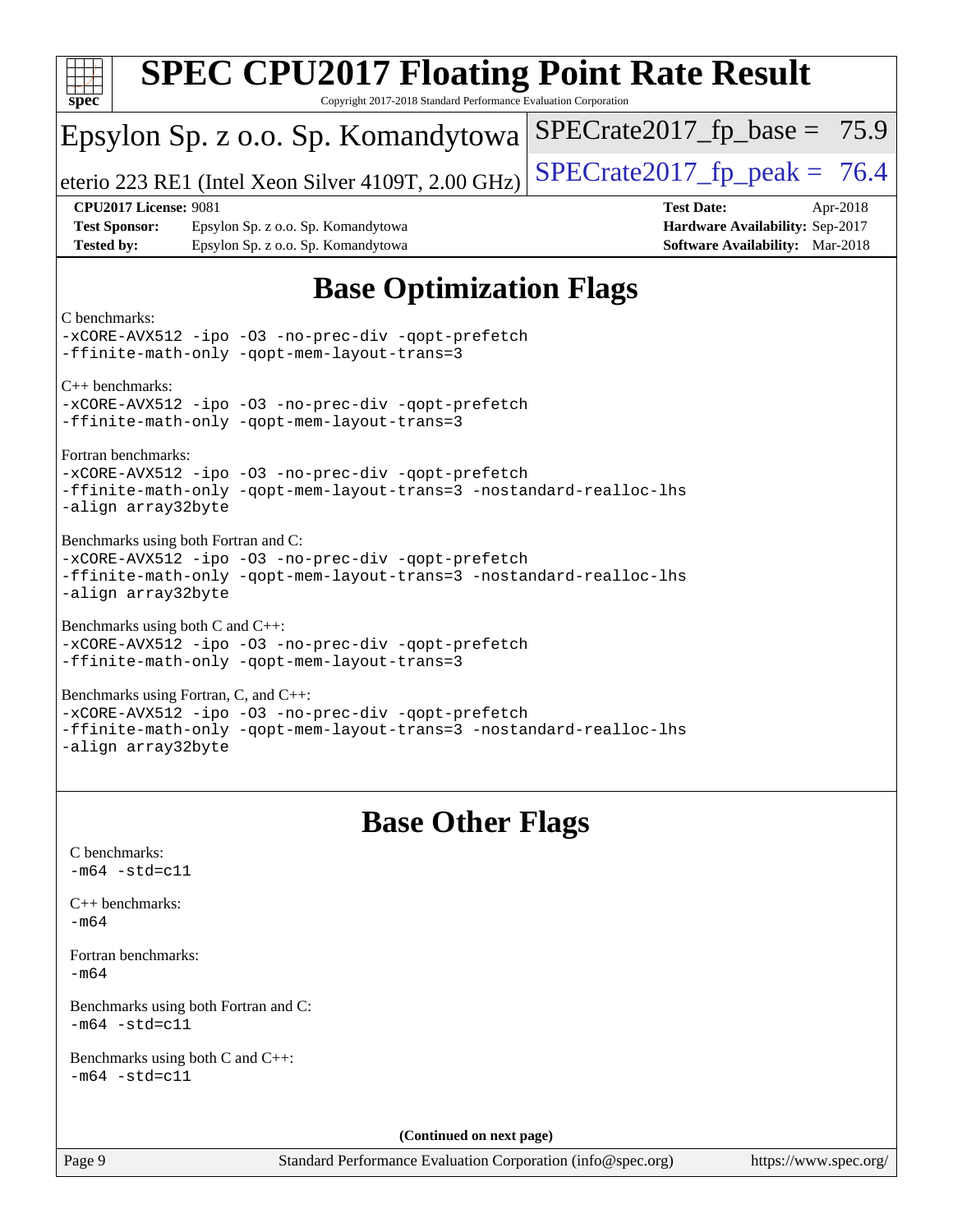

## **[Base Other Flags \(Continued\)](http://www.spec.org/auto/cpu2017/Docs/result-fields.html#BaseOtherFlags)**

[Benchmarks using Fortran, C, and C++:](http://www.spec.org/auto/cpu2017/Docs/result-fields.html#BenchmarksusingFortranCandCXX)  $-m64$   $-std=cl1$ 

**[Peak Compiler Invocation](http://www.spec.org/auto/cpu2017/Docs/result-fields.html#PeakCompilerInvocation)**

[C benchmarks](http://www.spec.org/auto/cpu2017/Docs/result-fields.html#Cbenchmarks):  $i$ cc

[C++ benchmarks:](http://www.spec.org/auto/cpu2017/Docs/result-fields.html#CXXbenchmarks) [icpc](http://www.spec.org/cpu2017/results/res2018q2/cpu2017-20180416-04919.flags.html#user_CXXpeak_intel_icpc_18.0_c510b6838c7f56d33e37e94d029a35b4a7bccf4766a728ee175e80a419847e808290a9b78be685c44ab727ea267ec2f070ec5dc83b407c0218cded6866a35d07)

[Fortran benchmarks](http://www.spec.org/auto/cpu2017/Docs/result-fields.html#Fortranbenchmarks): [ifort](http://www.spec.org/cpu2017/results/res2018q2/cpu2017-20180416-04919.flags.html#user_FCpeak_intel_ifort_18.0_8111460550e3ca792625aed983ce982f94888b8b503583aa7ba2b8303487b4d8a21a13e7191a45c5fd58ff318f48f9492884d4413fa793fd88dd292cad7027ca)

[Benchmarks using both Fortran and C](http://www.spec.org/auto/cpu2017/Docs/result-fields.html#BenchmarksusingbothFortranandC): [ifort](http://www.spec.org/cpu2017/results/res2018q2/cpu2017-20180416-04919.flags.html#user_CC_FCpeak_intel_ifort_18.0_8111460550e3ca792625aed983ce982f94888b8b503583aa7ba2b8303487b4d8a21a13e7191a45c5fd58ff318f48f9492884d4413fa793fd88dd292cad7027ca) [icc](http://www.spec.org/cpu2017/results/res2018q2/cpu2017-20180416-04919.flags.html#user_CC_FCpeak_intel_icc_18.0_66fc1ee009f7361af1fbd72ca7dcefbb700085f36577c54f309893dd4ec40d12360134090235512931783d35fd58c0460139e722d5067c5574d8eaf2b3e37e92)

[Benchmarks using both C and C++](http://www.spec.org/auto/cpu2017/Docs/result-fields.html#BenchmarksusingbothCandCXX): [icpc](http://www.spec.org/cpu2017/results/res2018q2/cpu2017-20180416-04919.flags.html#user_CC_CXXpeak_intel_icpc_18.0_c510b6838c7f56d33e37e94d029a35b4a7bccf4766a728ee175e80a419847e808290a9b78be685c44ab727ea267ec2f070ec5dc83b407c0218cded6866a35d07) [icc](http://www.spec.org/cpu2017/results/res2018q2/cpu2017-20180416-04919.flags.html#user_CC_CXXpeak_intel_icc_18.0_66fc1ee009f7361af1fbd72ca7dcefbb700085f36577c54f309893dd4ec40d12360134090235512931783d35fd58c0460139e722d5067c5574d8eaf2b3e37e92)

[Benchmarks using Fortran, C, and C++:](http://www.spec.org/auto/cpu2017/Docs/result-fields.html#BenchmarksusingFortranCandCXX) [icpc](http://www.spec.org/cpu2017/results/res2018q2/cpu2017-20180416-04919.flags.html#user_CC_CXX_FCpeak_intel_icpc_18.0_c510b6838c7f56d33e37e94d029a35b4a7bccf4766a728ee175e80a419847e808290a9b78be685c44ab727ea267ec2f070ec5dc83b407c0218cded6866a35d07) [icc](http://www.spec.org/cpu2017/results/res2018q2/cpu2017-20180416-04919.flags.html#user_CC_CXX_FCpeak_intel_icc_18.0_66fc1ee009f7361af1fbd72ca7dcefbb700085f36577c54f309893dd4ec40d12360134090235512931783d35fd58c0460139e722d5067c5574d8eaf2b3e37e92) [ifort](http://www.spec.org/cpu2017/results/res2018q2/cpu2017-20180416-04919.flags.html#user_CC_CXX_FCpeak_intel_ifort_18.0_8111460550e3ca792625aed983ce982f94888b8b503583aa7ba2b8303487b4d8a21a13e7191a45c5fd58ff318f48f9492884d4413fa793fd88dd292cad7027ca)

## **[Peak Portability Flags](http://www.spec.org/auto/cpu2017/Docs/result-fields.html#PeakPortabilityFlags)**

Same as Base Portability Flags

## **[Peak Optimization Flags](http://www.spec.org/auto/cpu2017/Docs/result-fields.html#PeakOptimizationFlags)**

[C benchmarks](http://www.spec.org/auto/cpu2017/Docs/result-fields.html#Cbenchmarks):

 519.lbm\_r: [-prof-gen](http://www.spec.org/cpu2017/results/res2018q2/cpu2017-20180416-04919.flags.html#user_peakPASS1_CFLAGSPASS1_LDFLAGS519_lbm_r_prof_gen_5aa4926d6013ddb2a31985c654b3eb18169fc0c6952a63635c234f711e6e63dd76e94ad52365559451ec499a2cdb89e4dc58ba4c67ef54ca681ffbe1461d6b36)(pass 1) [-prof-use](http://www.spec.org/cpu2017/results/res2018q2/cpu2017-20180416-04919.flags.html#user_peakPASS2_CFLAGSPASS2_LDFLAGS519_lbm_r_prof_use_1a21ceae95f36a2b53c25747139a6c16ca95bd9def2a207b4f0849963b97e94f5260e30a0c64f4bb623698870e679ca08317ef8150905d41bd88c6f78df73f19)(pass 2) [-ipo](http://www.spec.org/cpu2017/results/res2018q2/cpu2017-20180416-04919.flags.html#user_peakPASS1_COPTIMIZEPASS2_COPTIMIZE519_lbm_r_f-ipo) [-xCORE-AVX512](http://www.spec.org/cpu2017/results/res2018q2/cpu2017-20180416-04919.flags.html#user_peakPASS2_COPTIMIZE519_lbm_r_f-xCORE-AVX512) [-O3](http://www.spec.org/cpu2017/results/res2018q2/cpu2017-20180416-04919.flags.html#user_peakPASS1_COPTIMIZEPASS2_COPTIMIZE519_lbm_r_f-O3) [-no-prec-div](http://www.spec.org/cpu2017/results/res2018q2/cpu2017-20180416-04919.flags.html#user_peakPASS1_COPTIMIZEPASS2_COPTIMIZE519_lbm_r_f-no-prec-div) [-qopt-prefetch](http://www.spec.org/cpu2017/results/res2018q2/cpu2017-20180416-04919.flags.html#user_peakPASS1_COPTIMIZEPASS2_COPTIMIZE519_lbm_r_f-qopt-prefetch) [-ffinite-math-only](http://www.spec.org/cpu2017/results/res2018q2/cpu2017-20180416-04919.flags.html#user_peakPASS1_COPTIMIZEPASS2_COPTIMIZE519_lbm_r_f_finite_math_only_cb91587bd2077682c4b38af759c288ed7c732db004271a9512da14a4f8007909a5f1427ecbf1a0fb78ff2a814402c6114ac565ca162485bbcae155b5e4258871) [-qopt-mem-layout-trans=3](http://www.spec.org/cpu2017/results/res2018q2/cpu2017-20180416-04919.flags.html#user_peakPASS1_COPTIMIZEPASS2_COPTIMIZE519_lbm_r_f-qopt-mem-layout-trans_de80db37974c74b1f0e20d883f0b675c88c3b01e9d123adea9b28688d64333345fb62bc4a798493513fdb68f60282f9a726aa07f478b2f7113531aecce732043)

 538.imagick\_r: [-xCORE-AVX512](http://www.spec.org/cpu2017/results/res2018q2/cpu2017-20180416-04919.flags.html#user_peakCOPTIMIZE538_imagick_r_f-xCORE-AVX512) [-ipo](http://www.spec.org/cpu2017/results/res2018q2/cpu2017-20180416-04919.flags.html#user_peakCOPTIMIZE538_imagick_r_f-ipo) [-O3](http://www.spec.org/cpu2017/results/res2018q2/cpu2017-20180416-04919.flags.html#user_peakCOPTIMIZE538_imagick_r_f-O3) [-no-prec-div](http://www.spec.org/cpu2017/results/res2018q2/cpu2017-20180416-04919.flags.html#user_peakCOPTIMIZE538_imagick_r_f-no-prec-div) [-qopt-prefetch](http://www.spec.org/cpu2017/results/res2018q2/cpu2017-20180416-04919.flags.html#user_peakCOPTIMIZE538_imagick_r_f-qopt-prefetch) [-ffinite-math-only](http://www.spec.org/cpu2017/results/res2018q2/cpu2017-20180416-04919.flags.html#user_peakCOPTIMIZE538_imagick_r_f_finite_math_only_cb91587bd2077682c4b38af759c288ed7c732db004271a9512da14a4f8007909a5f1427ecbf1a0fb78ff2a814402c6114ac565ca162485bbcae155b5e4258871) [-qopt-mem-layout-trans=3](http://www.spec.org/cpu2017/results/res2018q2/cpu2017-20180416-04919.flags.html#user_peakCOPTIMIZE538_imagick_r_f-qopt-mem-layout-trans_de80db37974c74b1f0e20d883f0b675c88c3b01e9d123adea9b28688d64333345fb62bc4a798493513fdb68f60282f9a726aa07f478b2f7113531aecce732043)

544.nab\_r: Same as 519.lbm\_r

**(Continued on next page)**

Page 10 Standard Performance Evaluation Corporation [\(info@spec.org\)](mailto:info@spec.org) <https://www.spec.org/>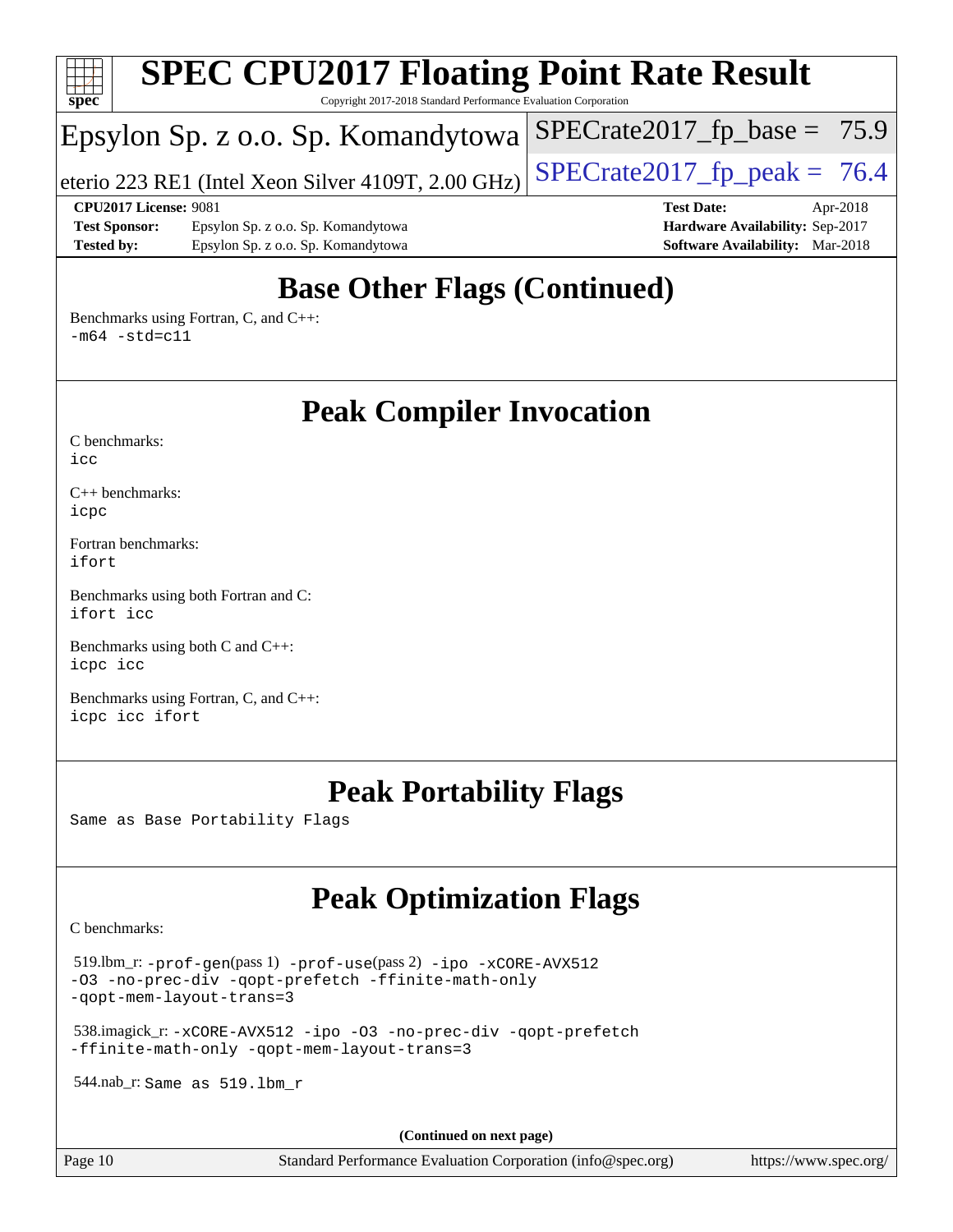

[Benchmarks using both C and C++](http://www.spec.org/auto/cpu2017/Docs/result-fields.html#BenchmarksusingbothCandCXX): [-prof-gen](http://www.spec.org/cpu2017/results/res2018q2/cpu2017-20180416-04919.flags.html#user_CC_CXXpeak_prof_gen_5aa4926d6013ddb2a31985c654b3eb18169fc0c6952a63635c234f711e6e63dd76e94ad52365559451ec499a2cdb89e4dc58ba4c67ef54ca681ffbe1461d6b36)(pass 1) [-prof-use](http://www.spec.org/cpu2017/results/res2018q2/cpu2017-20180416-04919.flags.html#user_CC_CXXpeak_prof_use_1a21ceae95f36a2b53c25747139a6c16ca95bd9def2a207b4f0849963b97e94f5260e30a0c64f4bb623698870e679ca08317ef8150905d41bd88c6f78df73f19)(pass 2) [-ipo](http://www.spec.org/cpu2017/results/res2018q2/cpu2017-20180416-04919.flags.html#user_CC_CXXpeak_f-ipo) [-xCORE-AVX512](http://www.spec.org/cpu2017/results/res2018q2/cpu2017-20180416-04919.flags.html#user_CC_CXXpeak_f-xCORE-AVX512) [-O3](http://www.spec.org/cpu2017/results/res2018q2/cpu2017-20180416-04919.flags.html#user_CC_CXXpeak_f-O3) [-no-prec-div](http://www.spec.org/cpu2017/results/res2018q2/cpu2017-20180416-04919.flags.html#user_CC_CXXpeak_f-no-prec-div) [-qopt-prefetch](http://www.spec.org/cpu2017/results/res2018q2/cpu2017-20180416-04919.flags.html#user_CC_CXXpeak_f-qopt-prefetch) [-ffinite-math-only](http://www.spec.org/cpu2017/results/res2018q2/cpu2017-20180416-04919.flags.html#user_CC_CXXpeak_f_finite_math_only_cb91587bd2077682c4b38af759c288ed7c732db004271a9512da14a4f8007909a5f1427ecbf1a0fb78ff2a814402c6114ac565ca162485bbcae155b5e4258871) [-qopt-mem-layout-trans=3](http://www.spec.org/cpu2017/results/res2018q2/cpu2017-20180416-04919.flags.html#user_CC_CXXpeak_f-qopt-mem-layout-trans_de80db37974c74b1f0e20d883f0b675c88c3b01e9d123adea9b28688d64333345fb62bc4a798493513fdb68f60282f9a726aa07f478b2f7113531aecce732043)

[Benchmarks using Fortran, C, and C++:](http://www.spec.org/auto/cpu2017/Docs/result-fields.html#BenchmarksusingFortranCandCXX) [-prof-gen](http://www.spec.org/cpu2017/results/res2018q2/cpu2017-20180416-04919.flags.html#user_CC_CXX_FCpeak_prof_gen_5aa4926d6013ddb2a31985c654b3eb18169fc0c6952a63635c234f711e6e63dd76e94ad52365559451ec499a2cdb89e4dc58ba4c67ef54ca681ffbe1461d6b36)(pass 1) [-prof-use](http://www.spec.org/cpu2017/results/res2018q2/cpu2017-20180416-04919.flags.html#user_CC_CXX_FCpeak_prof_use_1a21ceae95f36a2b53c25747139a6c16ca95bd9def2a207b4f0849963b97e94f5260e30a0c64f4bb623698870e679ca08317ef8150905d41bd88c6f78df73f19)(pass 2) [-ipo](http://www.spec.org/cpu2017/results/res2018q2/cpu2017-20180416-04919.flags.html#user_CC_CXX_FCpeak_f-ipo) [-xCORE-AVX512](http://www.spec.org/cpu2017/results/res2018q2/cpu2017-20180416-04919.flags.html#user_CC_CXX_FCpeak_f-xCORE-AVX512) [-O3](http://www.spec.org/cpu2017/results/res2018q2/cpu2017-20180416-04919.flags.html#user_CC_CXX_FCpeak_f-O3) [-no-prec-div](http://www.spec.org/cpu2017/results/res2018q2/cpu2017-20180416-04919.flags.html#user_CC_CXX_FCpeak_f-no-prec-div) [-qopt-prefetch](http://www.spec.org/cpu2017/results/res2018q2/cpu2017-20180416-04919.flags.html#user_CC_CXX_FCpeak_f-qopt-prefetch) [-ffinite-math-only](http://www.spec.org/cpu2017/results/res2018q2/cpu2017-20180416-04919.flags.html#user_CC_CXX_FCpeak_f_finite_math_only_cb91587bd2077682c4b38af759c288ed7c732db004271a9512da14a4f8007909a5f1427ecbf1a0fb78ff2a814402c6114ac565ca162485bbcae155b5e4258871) [-qopt-mem-layout-trans=3](http://www.spec.org/cpu2017/results/res2018q2/cpu2017-20180416-04919.flags.html#user_CC_CXX_FCpeak_f-qopt-mem-layout-trans_de80db37974c74b1f0e20d883f0b675c88c3b01e9d123adea9b28688d64333345fb62bc4a798493513fdb68f60282f9a726aa07f478b2f7113531aecce732043) [-nostandard-realloc-lhs](http://www.spec.org/cpu2017/results/res2018q2/cpu2017-20180416-04919.flags.html#user_CC_CXX_FCpeak_f_2003_std_realloc_82b4557e90729c0f113870c07e44d33d6f5a304b4f63d4c15d2d0f1fab99f5daaed73bdb9275d9ae411527f28b936061aa8b9c8f2d63842963b95c9dd6426b8a) [-align array32byte](http://www.spec.org/cpu2017/results/res2018q2/cpu2017-20180416-04919.flags.html#user_CC_CXX_FCpeak_align_array32byte_b982fe038af199962ba9a80c053b8342c548c85b40b8e86eb3cc33dee0d7986a4af373ac2d51c3f7cf710a18d62fdce2948f201cd044323541f22fc0fffc51b6)

### **[Peak Other Flags](http://www.spec.org/auto/cpu2017/Docs/result-fields.html#PeakOtherFlags)**

[C benchmarks](http://www.spec.org/auto/cpu2017/Docs/result-fields.html#Cbenchmarks):  $-m64$   $-std=cl1$ 

[C++ benchmarks:](http://www.spec.org/auto/cpu2017/Docs/result-fields.html#CXXbenchmarks) [-m64](http://www.spec.org/cpu2017/results/res2018q2/cpu2017-20180416-04919.flags.html#user_CXXpeak_intel_intel64_18.0_af43caccfc8ded86e7699f2159af6efc7655f51387b94da716254467f3c01020a5059329e2569e4053f409e7c9202a7efc638f7a6d1ffb3f52dea4a3e31d82ab)

[Fortran benchmarks](http://www.spec.org/auto/cpu2017/Docs/result-fields.html#Fortranbenchmarks): [-m64](http://www.spec.org/cpu2017/results/res2018q2/cpu2017-20180416-04919.flags.html#user_FCpeak_intel_intel64_18.0_af43caccfc8ded86e7699f2159af6efc7655f51387b94da716254467f3c01020a5059329e2569e4053f409e7c9202a7efc638f7a6d1ffb3f52dea4a3e31d82ab)

**(Continued on next page)**

Page 11 Standard Performance Evaluation Corporation [\(info@spec.org\)](mailto:info@spec.org) <https://www.spec.org/>